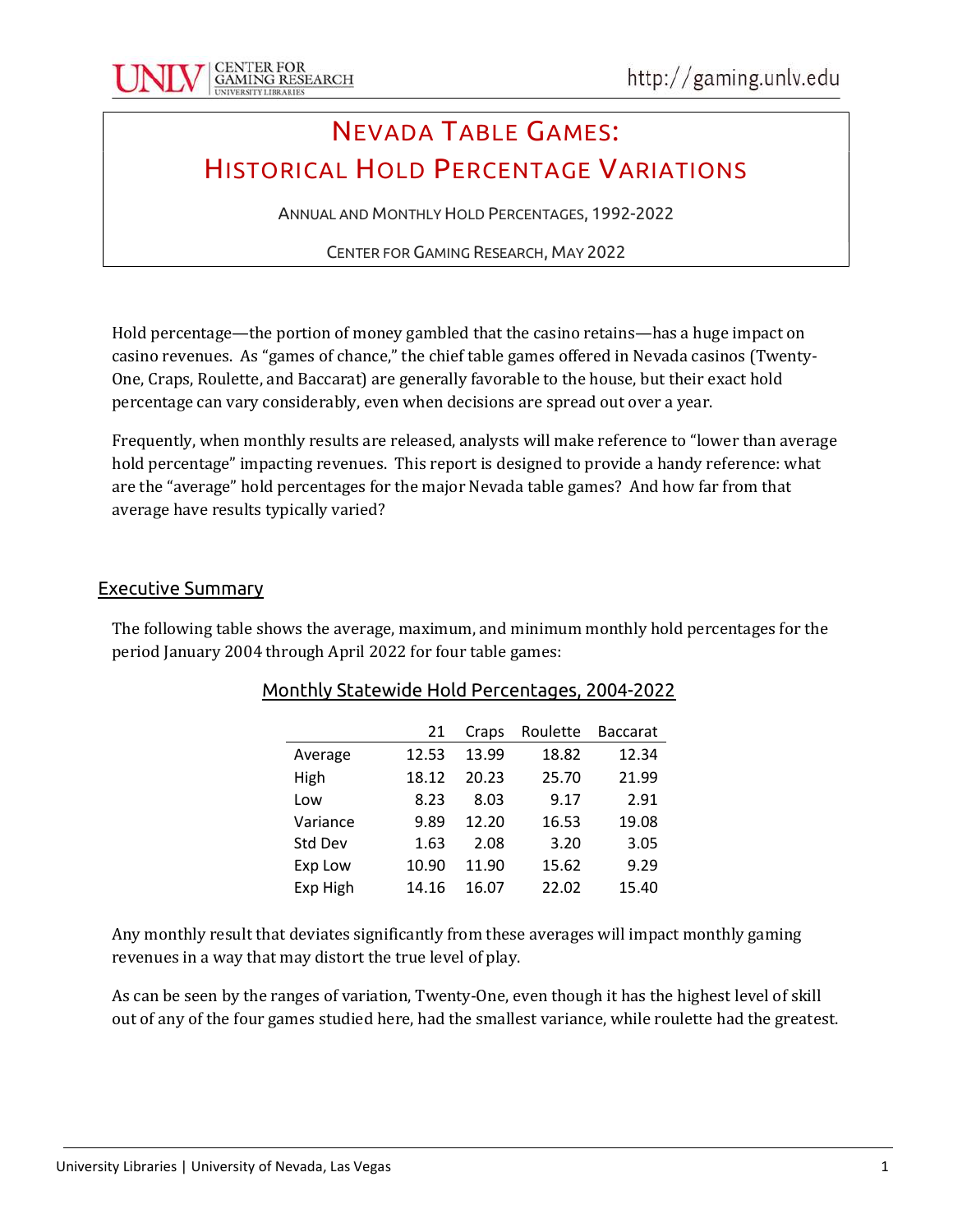

### Changes over Time

Looking at the graph and data set for annual hold percentage averages from 1992 to 2022, it becomes clear that Nevada table games have trended towards lower hold over the past 30 years, although there has been a recent upwards trend.



#### Annual Statewide

Annual statewide hold percentage data on next page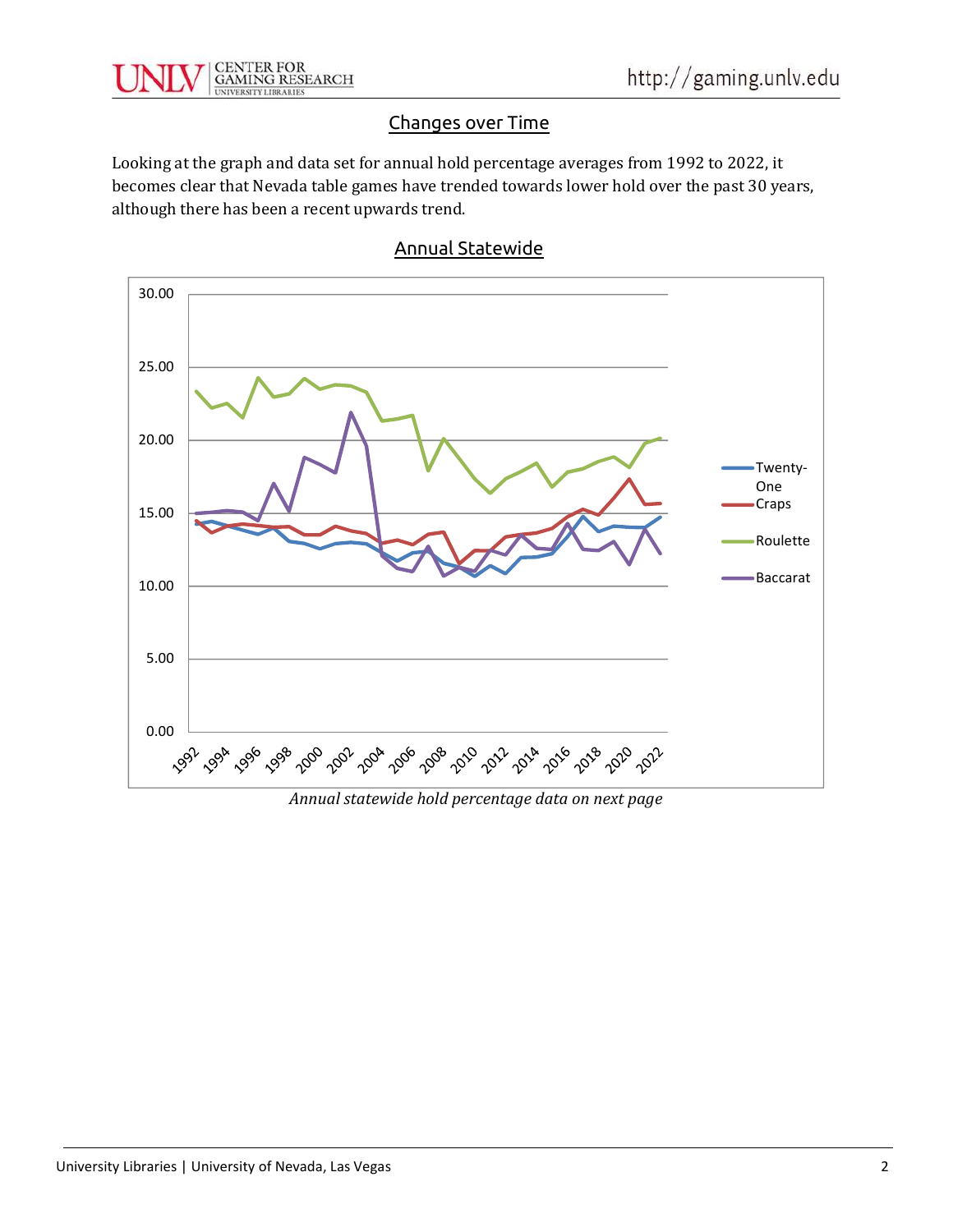## Annual Statewide Hold Percentages, 1992-2022

|      | Twenty-One | Craps | Roulette | <b>Baccarat</b> |
|------|------------|-------|----------|-----------------|
| 1992 | 14.25      | 14.50 | 23.37    | 15.00           |
| 1993 | 14.45      | 13.67 | 22.21    | 15.08           |
| 1994 | 14.15      | 14.13 | 22.54    | 15.19           |
| 1995 | 13.85      | 14.27 | 21.55    | 15.09           |
| 1996 | 13.57      | 14.16 | 24.30    | 14.50           |
| 1997 | 14.00      | 14.05 | 22.97    | 17.06           |
| 1998 | 13.08      | 14.09 | 23.19    | 15.14           |
| 1999 | 12.94      | 13.52 | 24.25    | 18.84           |
| 2000 | 12.56      | 13.53 | 23.51    | 18.35           |
| 2001 | 12.92      | 14.11 | 23.82    | 17.77           |
| 2002 | 13.01      | 13.79 | 23.74    | 21.92           |
| 2003 | 12.91      | 13.62 | 23.30    | 19.62           |
| 2004 | 12.31      | 12.95 | 21.33    | 12.10           |
| 2005 | 11.73      | 13.17 | 21.47    | 11.24           |
| 2006 | 12.30      | 12.85 | 21.71    | 11.01           |
| 2007 | 12.40      | 13.56 | 17.92    | 12.74           |
| 2008 | 11.58      | 13.72 | 20.13    | 10.70           |
| 2009 | 11.31      | 11.55 | 18.76    | 11.30           |
| 2010 | 10.68      | 12.45 | 17.36    | 11.03           |
| 2011 | 11.41      | 12.44 | 16.37    | 12.48           |
| 2012 | 10.87      | 13.38 | 17.37    | 12.14           |
| 2013 | 11.98      | 13.55 | 17.86    | 13.51           |
| 2014 | 12.00      | 13.66 | 18.44    | 12.60           |
| 2015 | 12.24      | 13.96 | 16.80    | 12.52           |
| 2016 | 13.39      | 14.77 | 17.82    | 14.30           |
| 2017 | 14.79      | 15.28 | 18.06    | 12.53           |
| 2018 | 13.75      | 14.88 | 18.55    | 12.45           |
| 2019 | 14.13      | 16.05 | 18.88    | 13.07           |
| 2020 | 14.05      | 17.36 | 18.14    | 11.47           |
| 2021 | 14.03      | 15.61 | 19.80    | 13.92           |
| 2022 | 14.74      | 15.67 | 20.16    | 12.28           |

Monthly statewide hold percentage data begins on next page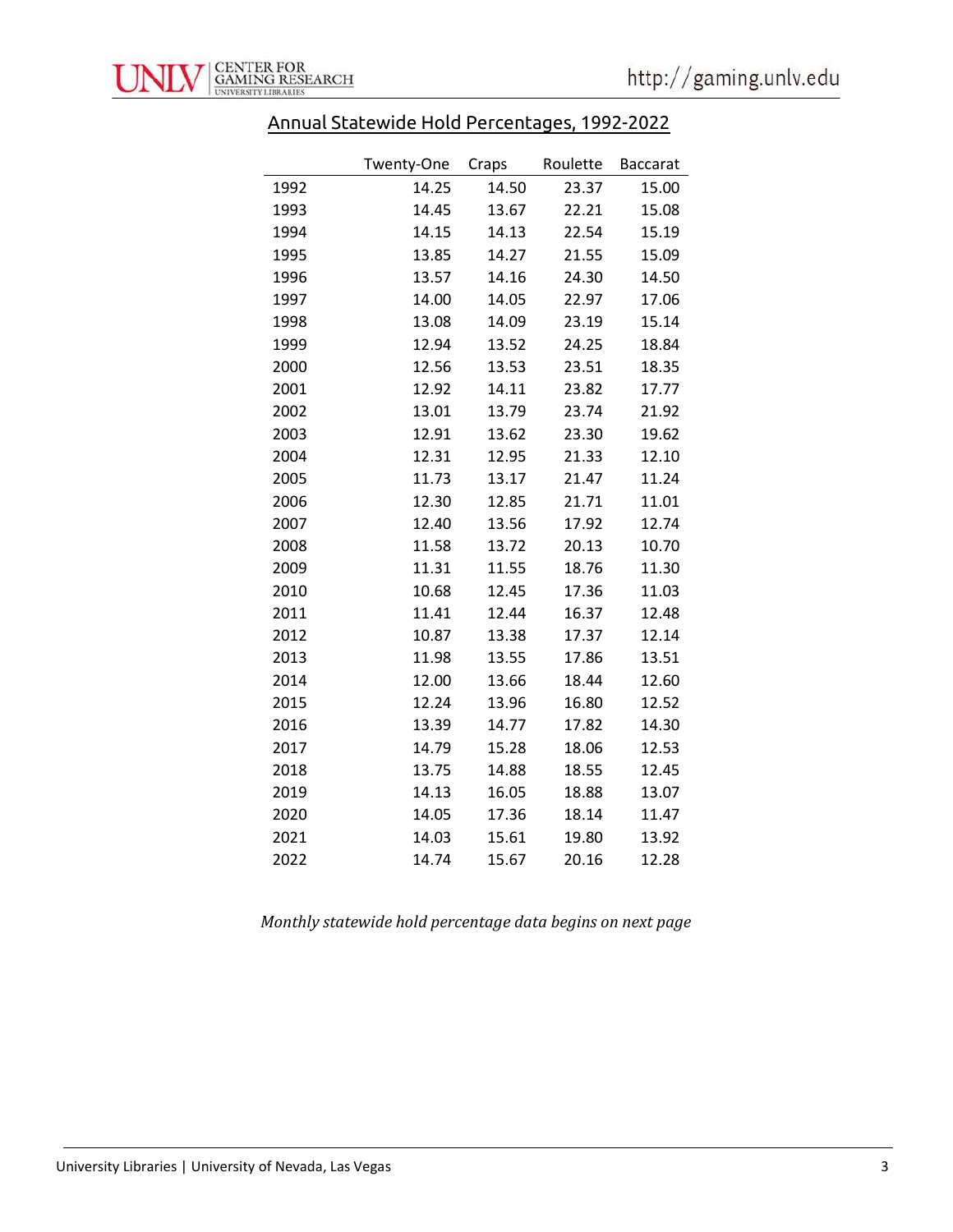

## Monthly Statewide Hold Percentages, 2004-2022

|               | Twenty-One | Craps | Roulette | <b>Baccarat</b> |
|---------------|------------|-------|----------|-----------------|
| Jan-04        | 13.33      | 11.67 | 23.43    | 11.14           |
| Feb-04        | 13.47      | 13.93 | 25.70    | 19.53           |
| Mar-04        | 12.57      | 14.21 | 20.82    | 12.54           |
| Apr-04        | 13.12      | 13.06 | 18.65    | 8.89            |
| May-04        | 13.36      | 13.29 | 20.80    | 17.55           |
| Jun-04        | 12.96      | 13.44 | 19.66    | 11.45           |
| Jul-04        | 10.46      | 12.90 | 20.56    | 14.11           |
| Aug-04        | 12.34      | 12.78 | 22.57    | 13.27           |
| Sep-04        | 9.85       | 13.67 | 16.50    | 14.44           |
| Oct-04        | 11.65      | 11.13 | 23.24    | 11.72           |
| Nov-04        | 13.13      | 13.24 | 22.38    | 6.40            |
| Dec-04        | 11.62      | 12.42 | 22.02    | 10.19           |
| Jan-05        | 11.55      | 11.40 | 23.48    | 16.41           |
| Feb-05        | 12.31      | 12.58 | 19.94    | 7.76            |
| Mar-05        | 12.70      | 15.13 | 22.13    | 14.32           |
| Apr-05        | 11.19      | 12.96 | 20.18    | 17.33           |
| May-05        | 11.35      | 11.95 | 19.96    | 12.77           |
| <b>Jun-05</b> | 13.43      | 17.29 | 24.98    | 13.30           |
| <b>Jul-05</b> | 12.52      | 12.37 | 22.50    | 13.08           |
| Aug-05        | 11.20      | 10.91 | 19.05    | 8.36            |
| Sep-05        | 13.95      | 13.40 | 18.76    | 9.55            |
| Oct-05        | 9.65       | 13.21 | 21.58    | 10.64           |
| <b>Nov-05</b> | 10.75      | 14.43 | 21.75    | 9.55            |
| Dec-05        | 10.82      | 12.88 | 24.44    | 10.80           |
| Jan-06        | 13.72      | 14.15 | 22.26    | 11.01           |
| Feb-06        | 11.47      | 13.41 | 23.76    | 11.89           |
| Mar-06        | 11.93      | 12.87 | 21.11    | 10.29           |
| Apr-06        | 12.91      | 12.29 | 19.73    | 14.52           |
| May-06        | 12.42      | 11.30 | 22.54    | 13.17           |
| Jun-06        | 11.19      | 12.81 | 18.95    | 8.81            |
| Jul-06        | 11.84      | 12.42 | 21.34    | 11.62           |
| Aug-06        | 11.15      | 11.74 | 22.31    | 9.69            |
| Sep-06        | 12.89      | 13.58 | 21.65    | 13.61           |
| Oct-06        | 12.41      | 14.52 | 19.66    | 5.50            |
| Nov-06        | 12.58      | 13.19 | 23.34    | 11.21           |
| Dec-06        | 13.04      | 12.04 | 23.13    | 11.55           |
| Jan-07        | 12.53      | 14.07 | 17.64    | 15.23           |
| Feb-07        | 12.69      | 14.93 | 18.41    | 11.36           |
| Mar-07        | 13.00      | 13.25 | 20.20    | 9.91            |
| Apr-07        | 12.91      | 13.59 | 12.31    | 13.56           |
| May-07        | 11.89      | 12.40 | 21.52    | 11.27           |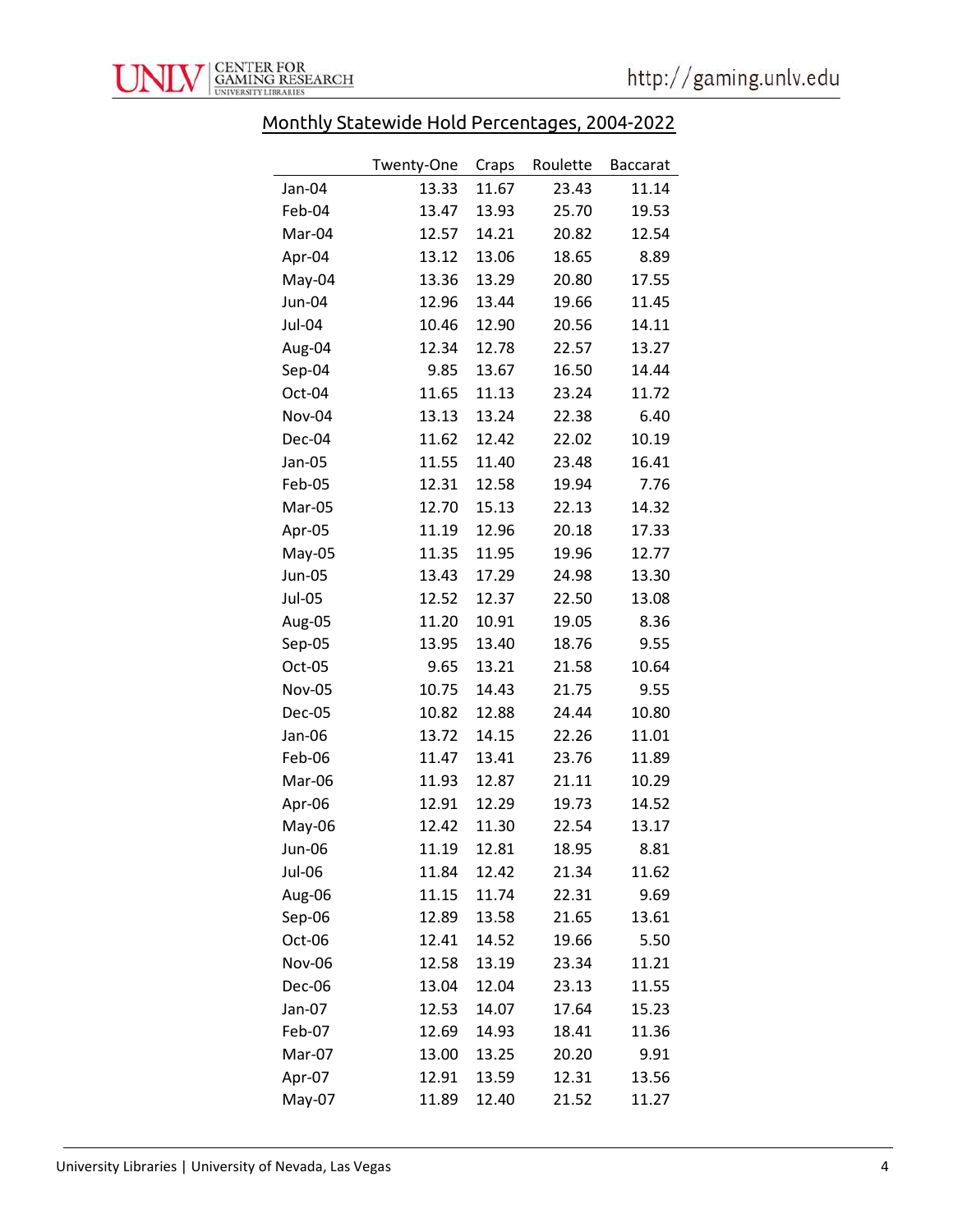|               | Twenty-One | Craps | Roulette | <b>Baccarat</b> |
|---------------|------------|-------|----------|-----------------|
| Jun-07        | 12.74      | 11.68 | 20.44    | 11.22           |
| Jul-07        | 13.61      | 15.90 | 22.26    | 14.99           |
| Aug-07        | 12.08      | 11.50 | 19.87    | 14.51           |
| Sep-07        | 12.72      | 15.35 | 12.32    | 11.06           |
| Oct-07        | 12.62      | 13.16 | 16.09    | 14.13           |
| Nov-07        | 11.90      | 13.48 | 16.67    | 13.04           |
| Dec-07        | 10.20      | 13.37 | 19.43    | 12.33           |
| Jan-08        | 11.58      | 14.83 | 25.41    | 12.82           |
| Feb-08        | 11.55      | 14.42 | 24.36    | 11.19           |
| Mar-08        | 11.24      | 14.28 | 18.38    | 9.56            |
| Apr-08        | 13.59      | 13.97 | 20.63    | 14.47           |
| May-08        | 9.97       | 12.71 | 18.35    | 11.27           |
| <b>Jun-08</b> | 11.75      | 10.91 | 17.69    | 13.75           |
| <b>Jul-08</b> | 11.37      | 13.56 | 18.41    | 9.60            |
| Aug-08        | 10.36      | 16.37 | 19.91    | 10.33           |
| Sep-08        | 12.35      | 10.66 | 20.74    | 13.41           |
| Oct-08        | 12.69      | 14.05 | 21.00    | 8.20            |
| <b>Nov-08</b> | 11.43      | 14.51 | 18.89    | 10.45           |
| Dec-08        | 11.42      | 13.92 | 18.78    | 7.19            |
| Jan-09        | 11.22      | 12.91 | 15.73    | 10.77           |
| Feb-09        | 12.91      | 11.75 | 19.43    | 10.94           |
| Mar-09        | 11.67      | 13.33 | 23.81    | 7.15            |
| Apr-09        | 11.64      | 12.47 | 20.48    | 9.86            |
| May-09        | 10.56      | 11.70 | 19.57    | 13.24           |
| Jun-09        | 11.89      | 11.03 | 19.35    | 13.00           |
| Jul-09        | 11.04      | 13.24 | 23.11    | 12.76           |
| Aug-09        | 10.98      | 9.72  | 13.48    | 10.60           |
| Sep-09        | 10.77      | 12.45 | 22.80    | 11.85           |
| Oct-09        | 10.21      | 15.85 | 15.85    | 9.21            |
| <b>Nov-09</b> | 12.29      | 10.42 | 16.75    | 13.54           |
| Dec-09        | 10.46      | 8.03  | 15.55    | 11.85           |
| $Jan-10$      | 10.46      | 11.01 | 15.74    | 12.89           |
| Feb-10        | 11.15      | 11.62 | 21.14    | 17.08           |
| Mar-10        | 11.49      | 10.64 | 14.77    | 8.43            |
| Apr-10        | 12.60      | 11.69 | 18.21    | 8.48            |
| $May-10$      | 10.37      | 12.51 | 19.12    | 8.40            |
| Jun-10        | 10.51      | 8.65  | 18.64    | 3.55            |
| Jul-10        | 10.84      | 11.94 | 19.13    | 10.01           |
| Aug-10        | 9.50       | 16.69 | 17.86    | 8.31            |
| $Sep-10$      | 11.00      | 12.35 | 18.66    | 13.14           |
| Oct-10        | 11.14      | 11.15 | 14.19    | 18.37           |
| <b>Nov-10</b> | 10.58      | 13.64 | 15.15    | 12.15           |
| <b>Dec-10</b> | 8.65       | 17.56 | 17.02    | 11.47           |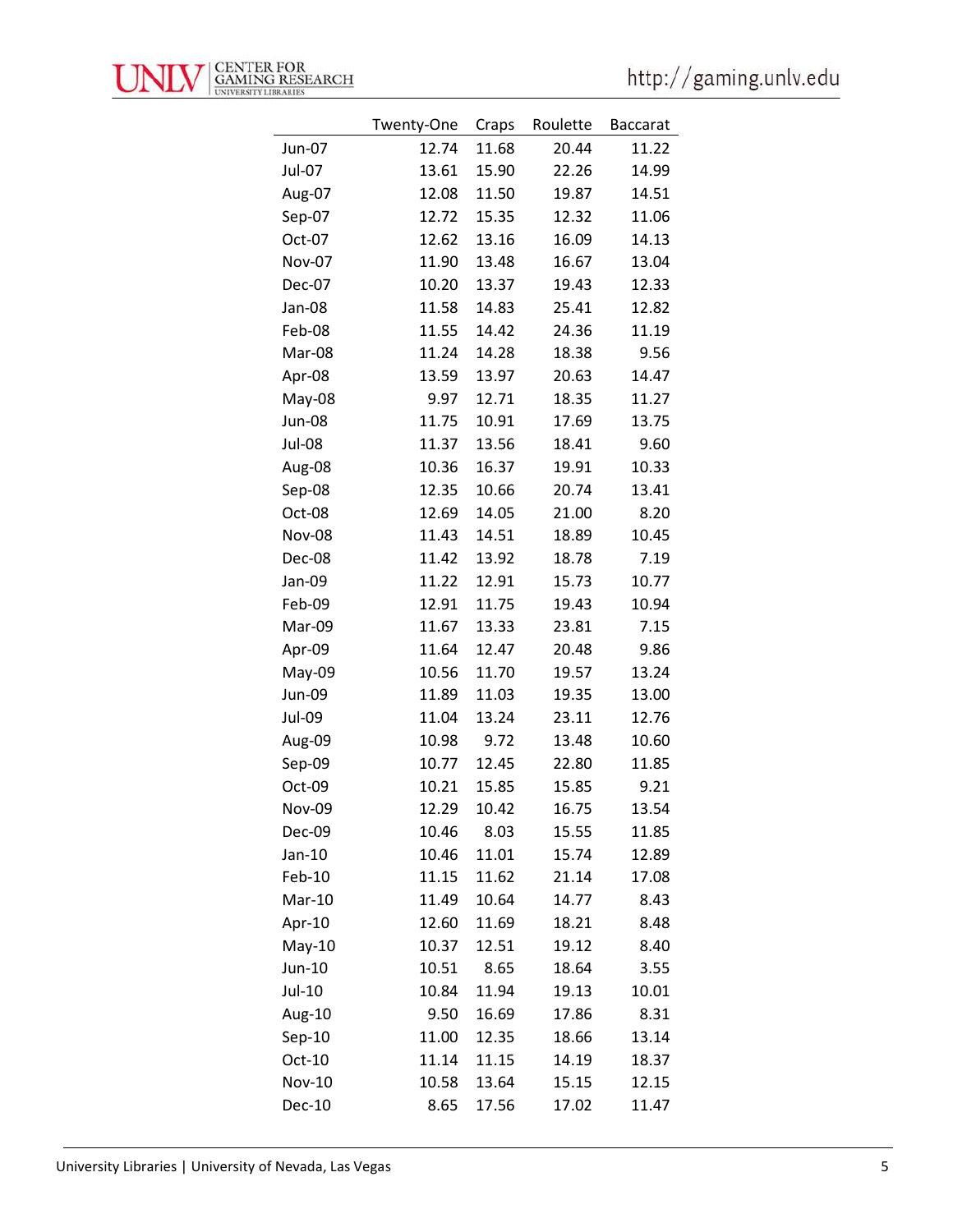|               | Twenty-One | Craps | Roulette | <b>Baccarat</b> |
|---------------|------------|-------|----------|-----------------|
| $Jan-11$      | 12.29      | 11.95 | 19.48    | 10.94           |
| Feb-11        | 10.83      | 12.89 | 15.53    | 11.70           |
| Mar-11        | 11.79      | 13.88 | 18.10    | 11.56           |
| Apr-11        | 12.33      | 14.21 | 17.56    | 11.66           |
| $May-11$      | 11.97      | 9.59  | 18.85    | 12.21           |
| Jun-11        | 11.20      | 15.16 | 14.49    | 15.58           |
| Jul-11        | 10.92      | 8.55  | 12.62    | 9.76            |
| Aug-11        | 10.49      | 14.37 | 22.00    | 12.01           |
| $Sep-11$      | 11.25      | 12.41 | 15.60    | 12.65           |
| Oct-11        | 11.09      | 10.17 | 10.75    | 18.78           |
| Nov-11        | 10.91      | 14.94 | 18.78    | 13.60           |
| <b>Dec-11</b> | 11.55      | 12.26 | 16.42    | 10.92           |
| $Jan-12$      | 11.69      | 10.11 | 18.33    | 12.49           |
| Feb-12        | 12.84      | 13.25 | 19.89    | 14.33           |
| Mar-12        | 9.90       | 12.02 | 11.57    | 8.02            |
| Apr-12        | 12.26      | 15.68 | 18.27    | 10.12           |
| $May-12$      | 8.59       | 11.74 | 16.26    | 8.10            |
| Jun-12        | 10.57      | 14.50 | 13.07    | 12.35           |
| Jul-12        | 12.28      | 14.3  | 11.99    | 16.03           |
| Aug-12        | 10.73      | 12.85 | 21.72    | 11.96           |
| Sep-12        | 10.42      | 16.33 | 14.3     | 11.07           |
| Oct-12        | 12.01      | 13.42 | 22.78    | 14.65           |
| <b>Nov-12</b> | 8.23       | 12.67 | 22.84    | 12.71           |
| Dec-12        | 11.19      | 14.73 | 21.93    | 11.17           |
| $Jan-13$      | 12.63      | 11.35 | 18.71    | 12.06           |
| Feb-13        | 13.89      | 15.77 | 19.02    | 16.56           |
| Mar-13        | 12.54      | 11.84 | 17.88    | 10.5            |
| Apr-13        | 10.5       | 11.56 | 23.43    | 11.96           |
| $May-13$      | 10.78      | 13.81 | 21.32    | 11.14           |
| Jun-13        | 10.82      | 15.49 | 15.99    | 7.44            |
| Jul-13        | 11.48      | 12.14 | 19.25    | 11.42           |
| Aug-13        | 12.11      | 16.05 | 21.07    | 18.85           |
| $Sep-13$      | 12.77      | 12.08 | 17.18    | 15.23           |
| $Oct-13$      | 11.6       | 15.19 | 9.17     | 13.29           |
| <b>Nov-13</b> | 13.52      | 13.34 | 17.93    | 12.25           |
| Dec-13        | 11.11      | 13.94 | 15.66    | 15.14           |
| $Jan-14$      | 13.24      | 13.18 | 16.56    | 8.92            |
| Feb-14        | 10.21      | 13.02 | 20.11    | 12.3            |
| Mar-14        | 12.36      | 15.01 | 18.72    | 14.47           |
| Apr-14        | 11.09      | 14.07 | 18.95    | 13.93           |
| $May-14$      | 12.01      | 13.42 | 17.22    | 16.56           |
| Jun-14        | 10.38      | 12.29 | 20.18    | 12.04           |
| Jul-14        | 14.41      | 15.88 | 13.08    | 10.74           |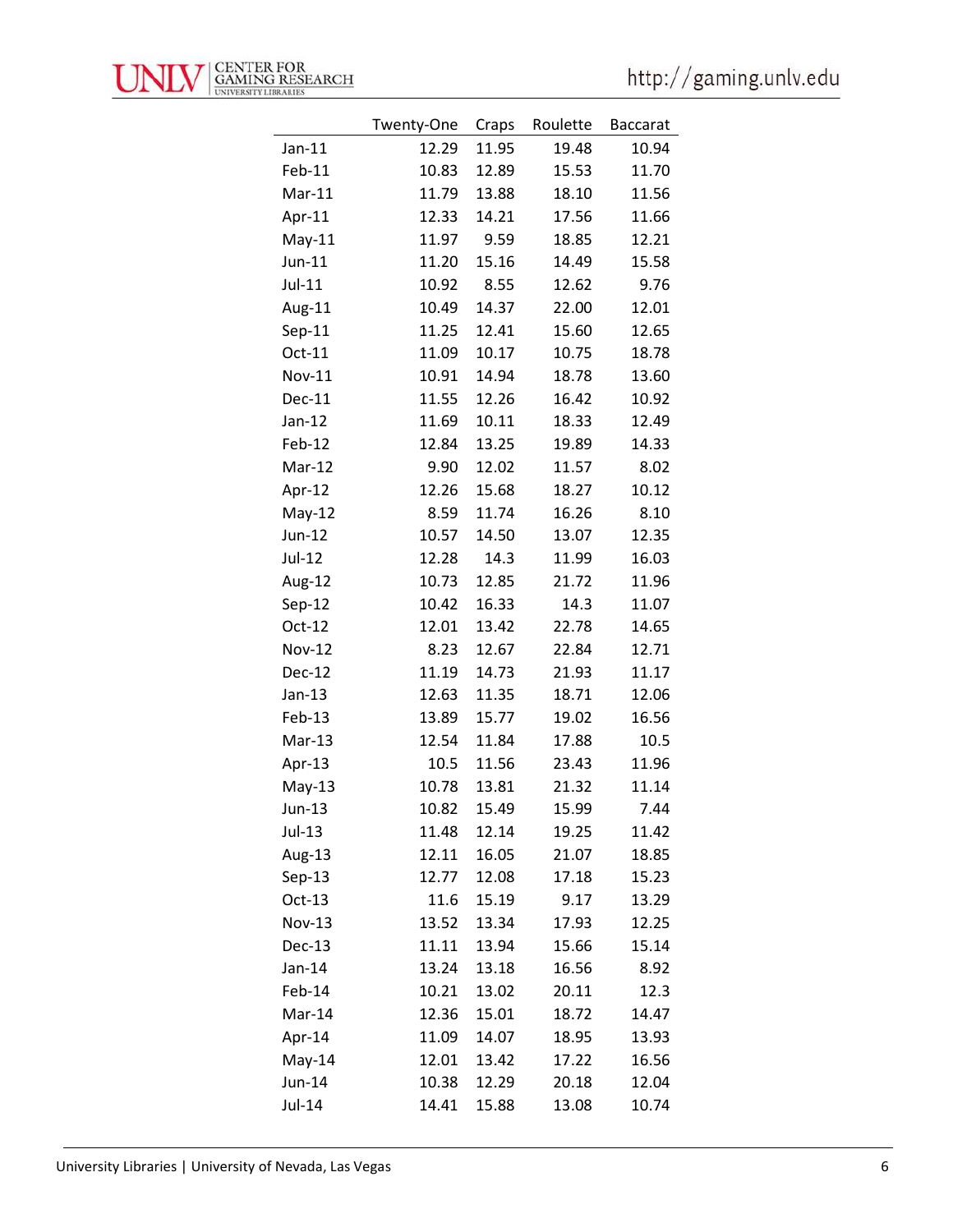|               | Twenty-One | Craps | Roulette | <b>Baccarat</b> |
|---------------|------------|-------|----------|-----------------|
| Aug-14        | 13.84      | 14.60 | 20.89    | 16.00           |
| Sep-14        | 11.44      | 12.57 | 17.88    | 12.63           |
| Oct-14        | 11.4       | 13.88 | 22.25    | 10.22           |
| <b>Nov-14</b> |            | 11.41 |          |                 |
|               | 12.3       |       | 14.72    | 12.35           |
| Dec-14        | 11.37      | 14.53 | 20.7     | 11.04           |
| Jan-15        | 10.37      | 10.46 | 19.88    | 17.35           |
| Feb-15        | 12.50      | 15.7  | 20.06    | 12.32           |
| Mar-15        | 12.31      | 14.63 | 16.7     | 8.32            |
| Apr-15        | 12.9       | 14.45 | 15.88    | 12.86           |
| $May-15$      | 12.52      | 15.23 | 15.64    | 11.48           |
| Jun-15        | 11.41      | 11.22 | 17.91    | 9.38            |
| Jul-15        | 11.03      | 13.40 | 17.72    | 12.75           |
| Aug-15        | 12.12      | 14.05 | 16.65    | 14.30           |
| $Sep-15$      | 13.3       | 16.12 | 14.34    | 13.29           |
| Oct-15        | 11.58      | 15.17 | 12.07    | 8.88            |
| <b>Nov-15</b> | 13.21      | 13.75 | 14.39    | 14.68           |
| Dec-15        | 13.61      | 13.36 | 20.3     | 14.68           |
| Jan-16        | 12.75      | 15.14 | 21.35    | 16.09           |
| Feb-16        | 12.93      | 18.81 | 15.44    | 12.79           |
| Mar-16        | 12.78      | 13.45 | 16.53    | 11.23           |
| Apr-16        | 12.10      | 13.85 | 16.22    | 17.77           |
| $May-16$      | 13.45      | 14.23 | 16.53    | 12.85           |
| Jun-16        | 12.18      | 14.46 | 18.79    | 14.05           |
| Jul-16        | 14.69      | 14.98 | 20.01    | 16.50           |
| Aug-16        | 12.37      | 13.67 | 13.57    | 10.28           |
| $Sep-16$      | 15.59      | 13.38 | 15.84    | 16.49           |
| Oct-16        | 14.11      | 14.08 | 21.43    | 14.30           |
| <b>Nov-16</b> | 14.92      | 14.91 | 23.54    | 13.53           |
| <b>Dec-16</b> | 12.83      | 16.23 | 14.62    | 15.76           |
| $Jan-17$      | 15.65      | 15.55 | 21.19    | 16.88           |
| Feb-17        | 14.41      | 14.56 | 15.50    | 10.12           |
| Mar-17        | 14.41      | 14.56 | 15.50    | 10.12           |
| Apr-17        | 14.55      | 15.60 | 13.02    | 12.42           |
| $May-17$      | 15.71      | 14.25 | 16.50    | 13.10           |
| Jun-17        | 12.87      | 15.07 | 17.32    | 10.21           |
| Jul-17        | 14.39      | 17.26 | 18.45    | 15.35           |
| Aug-17        | 14.91      | 14.18 | 14.72    | 11.82           |
| $Sep-17$      | 16.65      | 16.81 | 17.64    | 11.54           |
| Oct-17        | 14.24      | 14.09 | 21.38    | 14.88           |
| Nov-17        | 13.40      | 14.44 | 22.10    | 10.03           |
| Dec-17        | 14.70      | 15.25 | 20.80    | 12.05           |
| Jan-18        | 14.73      | 16.86 | 19.40    | 15.82           |
| Feb-18        | 12.98      | 13.71 | 22.83    | 14.05           |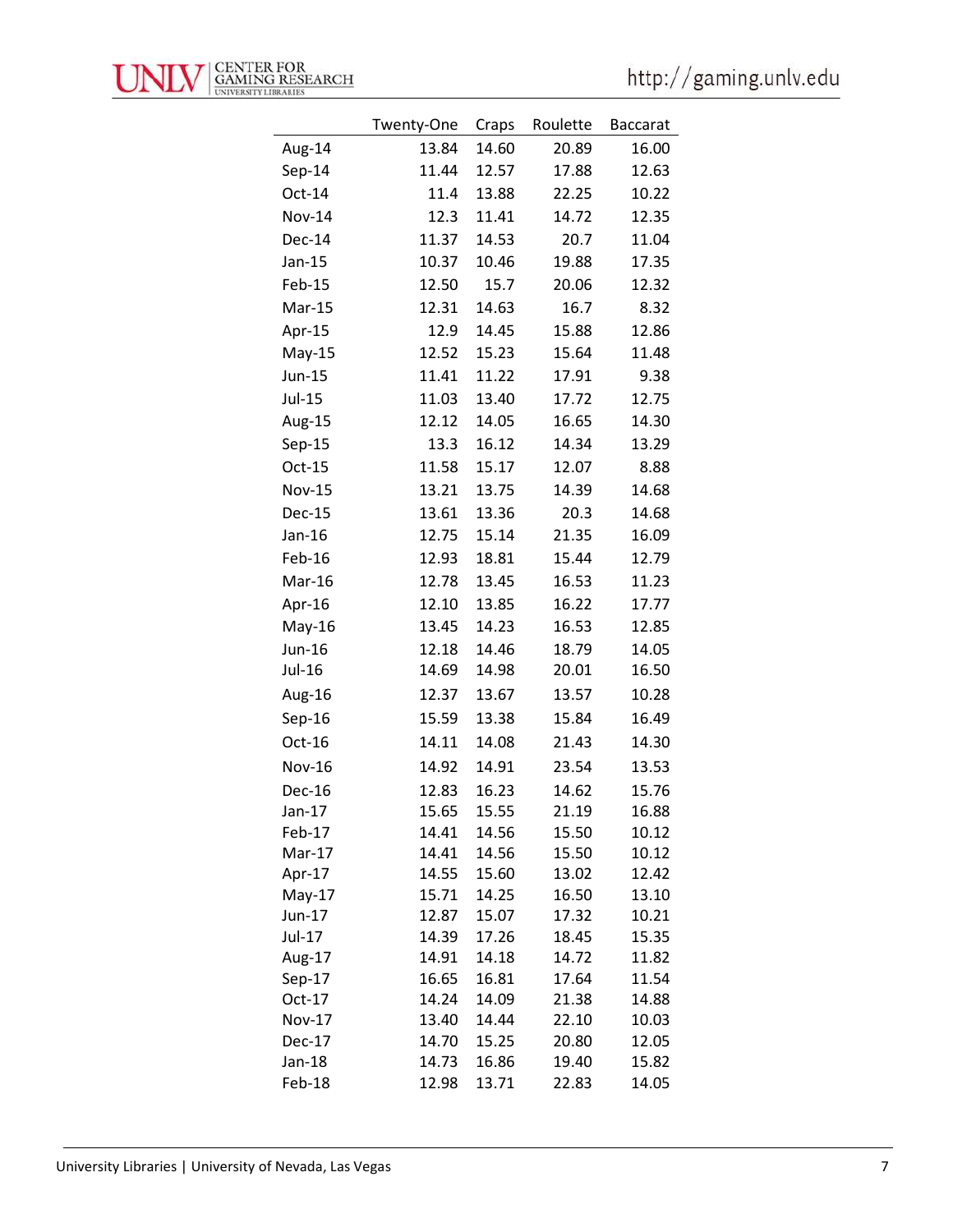

|               | Twenty-One | Craps | Roulette | <b>Baccarat</b> |
|---------------|------------|-------|----------|-----------------|
| Mar-18        | 12.19      | 13.85 | 16.13    | 14.03           |
| Apr-18        | 13.35      | 15.26 | 21.45    | 11.90           |
| $May-18$      | 12.70      | 14.63 | 17.74    | 16.14           |
| <b>Jun-18</b> | 14.00      | 16.32 | 17.29    | 11.57           |
| Jul-18        | 13.74      | 15.64 | 16.39    | 13.35           |
| Aug-18        | 13.19      | 13.11 | 15.17    | 13.14           |
| Sep-18        | 13.76      | 14.08 | 19.14    | 9.81            |
| Oct-18        | 18.12      | 14.69 | 20.33    | 8.67            |
| <b>Nov-18</b> | 13.95      | 14.90 | 19.80    | 12.15           |
| Dec-18        | 12.28      | 15.46 | 16.96    | 8.75            |
| Jan-19        | 13.73      | 17.22 | 20.51    | 17.14           |
| Feb-19        | 14.24      | 16.79 | 24.88    | 12.77           |
| Mar-19        | 14.46      | 13.53 | 21.61    | 11.07           |
| Apr-19        | 14.28      | 13.03 | 17.01    | 10.44           |
| $May-19$      | 12.59      | 17.21 | 17.49    | 7.55            |
| Jun-19        | 14.36      | 15.77 | 20.03    | 20.71           |
| Jul-19        | 12.97      | 17.01 | 17.75    | 11.90           |
| Aug-19        | 15.54      | 16.76 | 21.19    | 15.02           |
| Sep-19        | 13.28      | 17.79 | 18.41    | 19.47           |
| Oct-19        | 15.01      | 15.03 | 16.57    | 8.09            |
| <b>Nov-19</b> | 13.29      | 15.43 | 16.35    | 13.56           |
| <b>Dec-19</b> | 15.80      | 17.02 | 14.74    | 9.11            |
| Jan-20        | 13.64      | 14.99 | 19.02    | 11.96           |
| Feb-20        | 15.22      | 14.57 | 12.52    | 11.42           |
| Mar-20        | 16.27      | 15.65 | 22.49    | 11.98           |
| Apr-20*       |            |       |          |                 |
| May-20        |            |       |          |                 |
| <b>Jun-20</b> | 13.72      | 18.20 | 22.13    | 13.48           |
| <b>Jul-20</b> | 13.70      | 18.72 | 23.55    | 15.01           |
| Aug-20        | 13.94      | 19.35 | 20.79    | 8.54            |
| Sep-20        | 15.49      | 20.23 | 21.27    | 2.91            |
| Oct-20        | 12.43      | 18.00 | 14.72    | 14.48           |
| <b>Nov-20</b> | 14.01      | 18.99 | 10.56    | 9.96            |
| <b>Dec-20</b> | 12.09      | 14.93 | 14.34    | 14.98           |
| Jan-21        | 12.06      | 19.33 | 20.39    | 8.12            |
| Feb-21        | 13.53      | 17.81 | 17.80    | 11.83           |
| Mar-21        | 12.64      | 13.36 | 19.84    | 19.54           |
| Apr-21        | 12.26      | 15.08 | 17.59    | 7.82            |
| $May-21$      | 14.32      | 17.00 | 22.26    | 21.99           |
| Jun-21        | 14.10      | 14.44 | 21.63    | 6.67            |
| Jul-21        | 14.86      | 13.58 | 20.24    | 19.77           |
| Aug-21        | 15.48      | 15.24 | 18.45    | 15.24           |
| $Sep-21$      | 15.30      | 16.39 | 18.97    | 15.94           |
| Oct-21        | 12.99      | 13.46 | 20.46    | 14.96           |
| <b>Nov-21</b> | 15.83      | 16.47 | 18.92    | 12.76           |
| Dec-21        | 14.99      | 15.17 | 21.02    | 12.42           |
| Jan-22        | 17.18      | 18.26 | 13.13    | 8.99            |